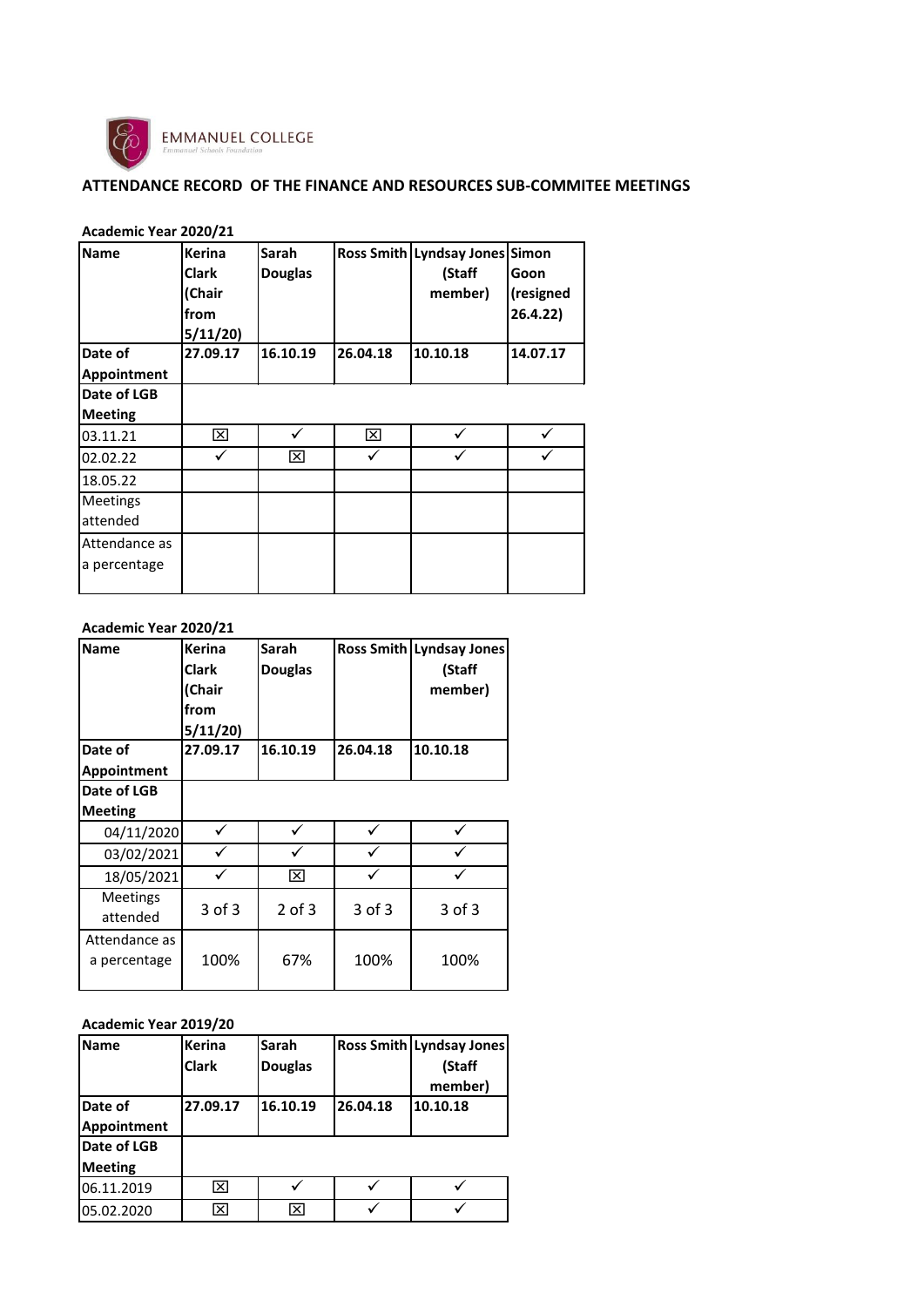| Meetings      |  |  |
|---------------|--|--|
| attended      |  |  |
| Attendance as |  |  |
| a percentage  |  |  |

#### **Academic Year 2018/19**

| <b>Name</b>     | <b>Kerina</b> | <b>Mark Hall</b> |          | Ross Smith Lyndsay Jones |
|-----------------|---------------|------------------|----------|--------------------------|
|                 | <b>Clark</b>  | (staff           |          | (Staff                   |
|                 |               | member)          |          | member)                  |
| Date of         | 27.09.17      | 11.10.17         | 26.04.18 | 10.10.18                 |
| Appointment     |               |                  |          |                          |
| Date of LGB     |               |                  |          |                          |
| <b>Meeting</b>  |               |                  |          |                          |
|                 |               |                  |          |                          |
| 14.11.18        |               |                  |          |                          |
| 13.02.19        | ⊠             |                  |          |                          |
| 01.05.19        |               | ⊠                |          |                          |
| <b>Meetings</b> |               |                  |          |                          |
| attended        | 2             | 2                | 3        | 3                        |
| Attendance as   | 67%           | 67%              | 100%     | 100%                     |
| a percentage    |               |                  |          |                          |

#### **Academic Year 2017/18**

| <b>Name</b>            | <b>Kerina</b><br><b>Clark</b> | <b>Mark Hall</b><br>(staff<br>member) | <b>Ross Smith</b> |
|------------------------|-------------------------------|---------------------------------------|-------------------|
| Date of<br>Appointment | 27.09.17                      | 11.10.17                              | 26.04.18          |
| Date of LGB            |                               |                                       |                   |
| <b>Meeting</b>         |                               |                                       |                   |
|                        |                               |                                       |                   |
| 27.09.17               |                               |                                       |                   |
| 07.02.18               |                               |                                       |                   |
| 02.05.17               |                               |                                       |                   |

## **Academic Year 2016/17**

| Name        | Jonathan          | <b>Nicky</b> |
|-------------|-------------------|--------------|
|             | <b>McAllister</b> | Goon         |
|             | (resigned         | (resigned    |
|             | 12.05.17)         | 14.7.17)     |
| Date of     | 15.3.16           | 15.3.16      |
| Appointment |                   |              |
| Date of LGB |                   |              |
| Meeting     |                   |              |
| 13.09.16    |                   | ⊠            |
| 10.01.17    |                   |              |
| 06.04.17    |                   |              |
| 22.06.17    | Resigned          |              |
|             | June 2017         |              |